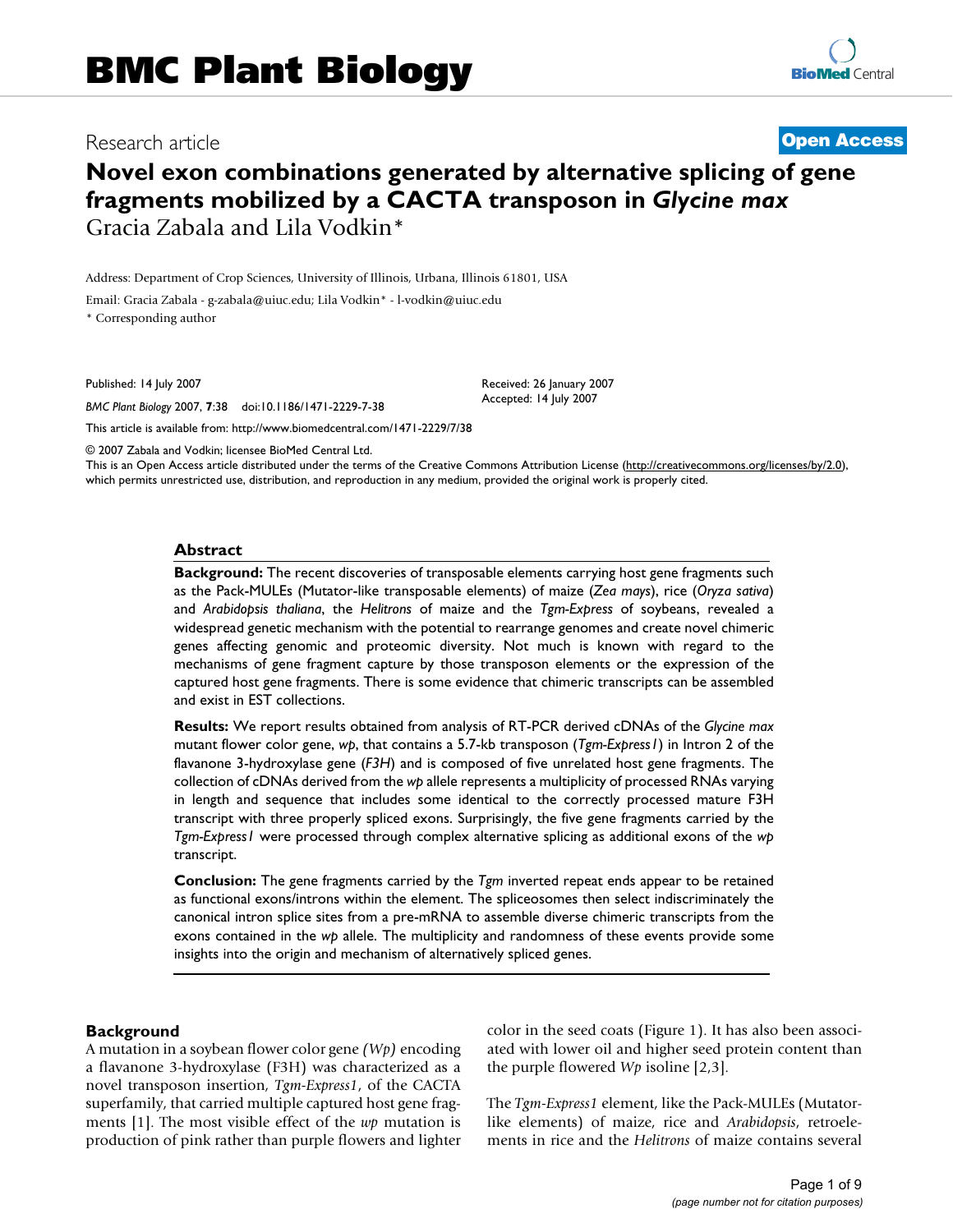

#### Illustration of the effect of **Figure 1** *wp* on flower and seed coat phenotypes

**Illustration of the effect of** *wp* **on flower and seed coat phenotypes**. **(A)** Stable purple flower of plants with *Wp* genotype (left panel) or stable pink flower of plants with *wp* genotype (right panel) in lines LN89-5320-6 (*i RtW1Wp) and* LN89-5322-2 (*i RtW1wp*) both of which *i i* have yellow seed coats. In soybean *I* (*CHS*), *R* and *T* (*F3'H*) are three independent loci that control pigmentation in seed coats and *W1*  (*F5'3'H*) and *Wp* (*F3H*) were described as flower color markers, but all five loci seem to be encoding genes of the anthocyanin and proanthocyanidin pathways. Mutant alleles of those loci (*i, ii* , *r, t, w1* and *wp*) affect flower, seed coat, hypocotyle or pubescence coloration [1, 28, 30, 31]. **(B)** Imperfect black color of seed coats of plants with *iRtW1Wp* genotype (left panel) as contrasted with the lighter shaded seed coats of plants with *iRtW1wp* genotype (right panel). Effect on the seed coat phenotype was revealed by crossing the *wp* allele into lines having the recessive *i* allele that allows spatial pigmentation of the entire seed coat [24]. The cracks on both seed coat types result from an epistatic effect of *t* [31]. **(C)** Black seed coats of plants with *iRTW1Wp* genotype where the *T* allele drives the synthesis of cyanidins (left panel) contrasted with the lighter seed coats of plants with *iRTW1wp* genotype (right panel). **(D)** Abbreviated schematic representation of the three branches leading to the synthesis of the three anthocyanin classes and the genes encoding the enzymes relevant to the present study.

host gene fragments. It carries intronic and exonic regions of five genes: unknown protein (*UP*), cell division cycle 2 (*CDC2*), fructose-6-phosphate 2-kinase/fructose-2-6 biphosphatase (*FPK*), malate dehydrogenase (*M*) and cysteine synthase (*CS*) [1]. Little is known about how any of those transposons or retroelements acquired the gene pieces but there is some evidence that they are transcribed creating chimeric cDNAs that exist in EST (expressed sequence tag) collections [4-7]. Of 475 Pack-MULEs identified on chromosomes 1 and 10 of rice via computer searches, 5% were transcribed based on exact matches to full-length cDNAs [4]. Most of the transcripts (91%) were initiated from promoters at the TIRs (terminal inverted repeats) or within the element while 9% of the transcripts initiated outside the element. Three chimeric transcripts were seen in an RNA blot probed with both a *sh2* and a *Helitron* insertion fragment probes [8]. A single 2,620 bp chimeric transcript spanning the entire *Helitron* including several gene fragments contained within the element has also been described [6]. The promoter was predicted to reside upstream of the *Helitron* insertion site.

We present here an array of 12 distinct alternatively spliced chimeric transcripts obtained via RT-PCR that were derived from the soybean *wp* mutant allele in which the second intron of the *F3H1* gene is interrupted by the 5.7 kb transposon containing five captured host gene-fragments. The chimeric transcripts analyzed were more abundant in seed coats than in cotyledons and ranged in size from 3,108 bp to a correctly processed one of 1,422 bp that was identical to the transcript derived from the wild type *Wp* allele. All transcripts isolated initiated at the *F3H1* gene (*Wp*, *wp*) promoter that is strongly expressed in seed coats.

Alternative splicing is a common regulatory mechanism in higher eukaryotes and the mechanisms governing it have been studied extensively in mammalian systems but sparingly in plants [9,10]. In general, the splicing pattern of a multiexon pre-mRNA can be altered in many ways. Exons that are always spliced and included in the mature mRNA are known as constitutive exons. However, mechanistic decisions of the splicing components can result in exons that are included at times but excluded at others times from the mature mRNA. These are referred to as cassette exons. There are also occurrences of 5' and 3' alternative splice sites altering the length of some exons. In addition, the failure to remove an intron, referred to as intron retention, is also found. Genes whose pre-mRNAs have multiple locations of alternative splicing produce a family of related proteins with different allosteric regulation, protein localization, or enzymatic activity [9].

We show that the exon/intron regions of gene fragments carried by the *Tgm-Express1* of the *wp* allele are alterna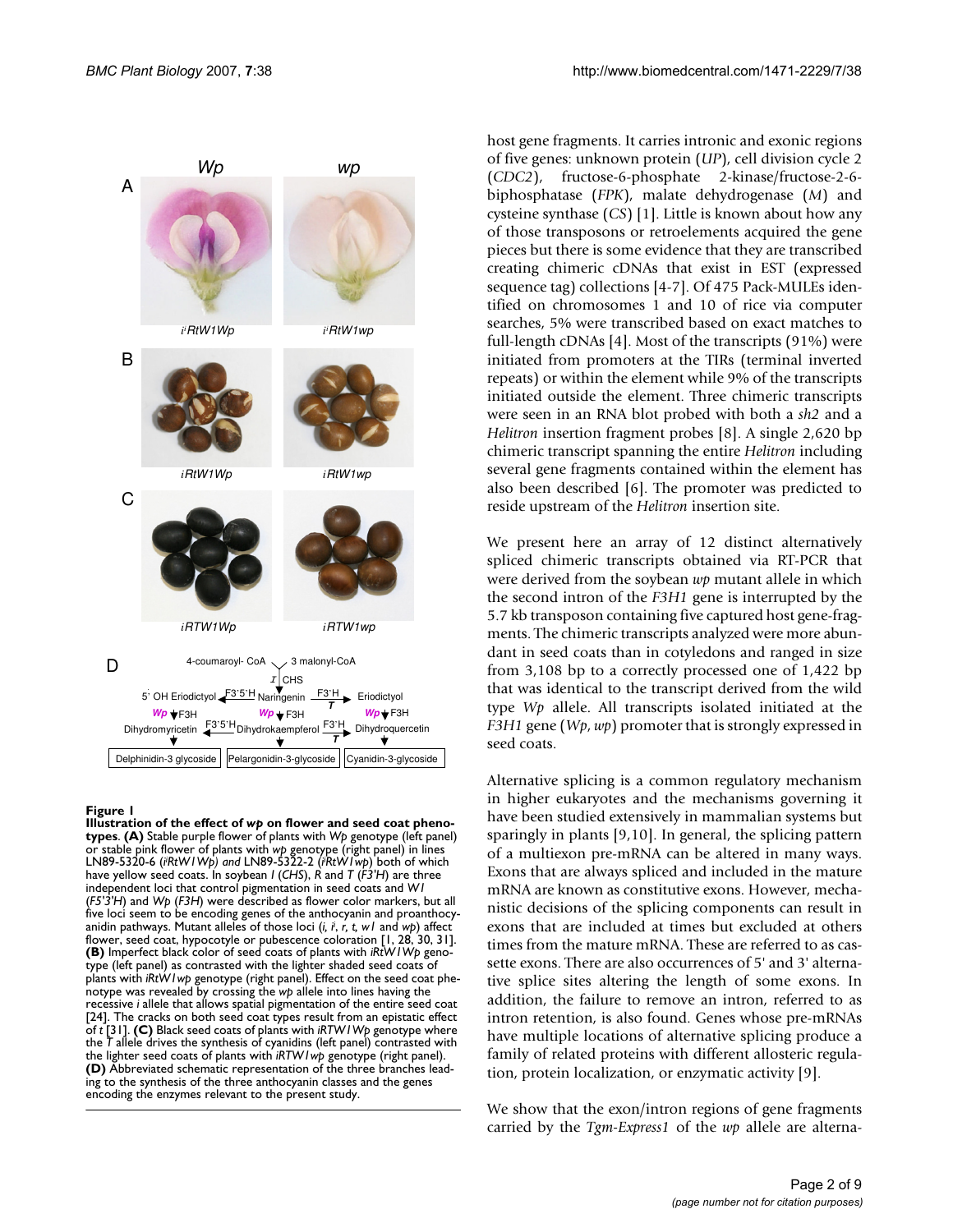tively spliced and assembled with the constitutive exons of the *F3H1* gene to generate an array of chimeric transcripts encoding a variety of open reading frames (orfs). Analysis of the derived amino acid sequence from the 12 distinct *wp* chimeric cDNAs predicted putative chimeric orfs varying in length and frame locations.

The splicing machinery at times eliminates all extraneous (cassette) exons and introns of the *Tgm-Express1* element to generate a full length transcript identical to that of the wild type gene and thus likely functional. The number of F3H molecules may be extensive enough to allow the synthesis of sufficient anthocyanin pigment that could account for the pink flower and the lighter seed coat phenotypes in the *wp* lines (Figure 1). On the other hand, the more complex chimeric transcripts containing cassette exons (UP, CDC2, FPK, M and CS) from the captured gene fragments in the transposon may upon translation generate products that could interfere with function of the wild type host-gene counterparts leading to secondary phenotypes. Whether any of the novel exon combinations derived from alternative splicing of the mobile exons of the *Tgm-Express1* element create new phenotypes is unknown. However, there is growing evidence from both plant [11,7] and animal [12,13] systems that repeat sequences derived from mobile elements play a significant role in generation and evolution of novel genes and exons. The *wp* locus in soybean is a unique example of an insertional mutation in the act of *de novo* generation of fused, multiple chimeric exons through inclusion or exclusion of cassette exons carried by the element into the affected gene.

# **Results**

#### *Complex aberrant expression of the flower color mutant gene wp*

We discovered that a pink flower locus (*Wp*) of soybean encoded a flavanone 3- hydroxylase gene (*F3H1*) by differential screening of a cDNA soybean microarray using RNAs from mutant pink (*wp*) and standard purple (*Wp*) flower isolines [1]. We also showed that the *Tgm-Express1* transposon insertion impaired expression of the mutated gene and that the *F3H1* gene was strongly expressed in the seed coats but not in cotyledons [1].

Analysis of the *wp* allele expression by RT-PCR with a pair of *F3H1* outermost 5' and 3'-primers revealed a bizarre pattern of amplification resulting in a variety of cDNA sizes from both seed coat and cotyledon RNAs (Figure 2). The broad bright band of PCR product obtained with the seed coat samples (Figure 2A) represents multiple size bands. Shorter exposure photograph of that same gel revealed at least 4 distinct bands (left most lane, Figure 2A). The *wp* transcriptional activity between the two tissues, cotyledons and seed coats, could be deduced from

the difference in the intensity of the PCR products obtained from the two *wp* RNA sets (Figure 2A and 2B). Even though no hybridization to a F3H probe was apparent by RNA blots with cotyledon RNAs of either genotype (*Wp* and *wp*) [1], RT-PCR showed the existence of 1.4 kb transcripts representing the mature *F3H1* gene (data not shown) and the aberrant larger transcripts from mutant line RNAs (Figure 2B).

Cloning the larger sized RT-PCR cDNAs from plants homozygous for the *wp* allele resulted in a surprising array of alternatively spliced transcripts. Sequence analysis of the multiple size cDNAs cloned from both seed coat and cotyledons revealed multiple transcripts derived from the *wp* allele containing the wild type gene (*F3H1*) exons (1, 2, 3) plus varying portions of exonic and intronic regions of the gene fragments captured by the *Tgm-Express1* element that interrupts Intron 2 in the *wp* allele (Figure 3).

Figure 3A shows the schematic representation of the genomic sequence of the *wp* allele with the *Tgm-Express1* insertion in Intron 2. The number of gene fragments contained within the element and their exons (solid colored boxes) and introns (striped boxes) were revealed upon sequence analysis of the multiple transcripts derived from *wp* expression in seed coats (See additional file 1: Seed coat *wp* RT-PCR cDNA sequence alignment) and cotyledons (See additional file 2: Cotyledons *wp* RT-PCR cDNA



# Figure 2

**Variant flavanone 3-hydroxylase cDNAs from isolines containing mutant** *wp* **alleles. (A)** Ethidium bromidestained gel showing an array of cDNA bands between 5 and 1.4 kb in size that were amplified from RNAs of seed coats of the *wp* mutant line LN89-5322-2 through RT-PCR reactions. The (+) and (-) at top indicate reactions with and without Superscript RTII. The bright broad bands obtained from mutant RNA samples in the (+) reactions were resolved into a group of discreet bands with shorter photographic exposure of the same gel (far left lane). **(B)** Ethidium bromidestained gel showing cDNAs amplified via RT-PCR with RNA from cotyledons of the LN89-5322-2 (*wp*) mutant line.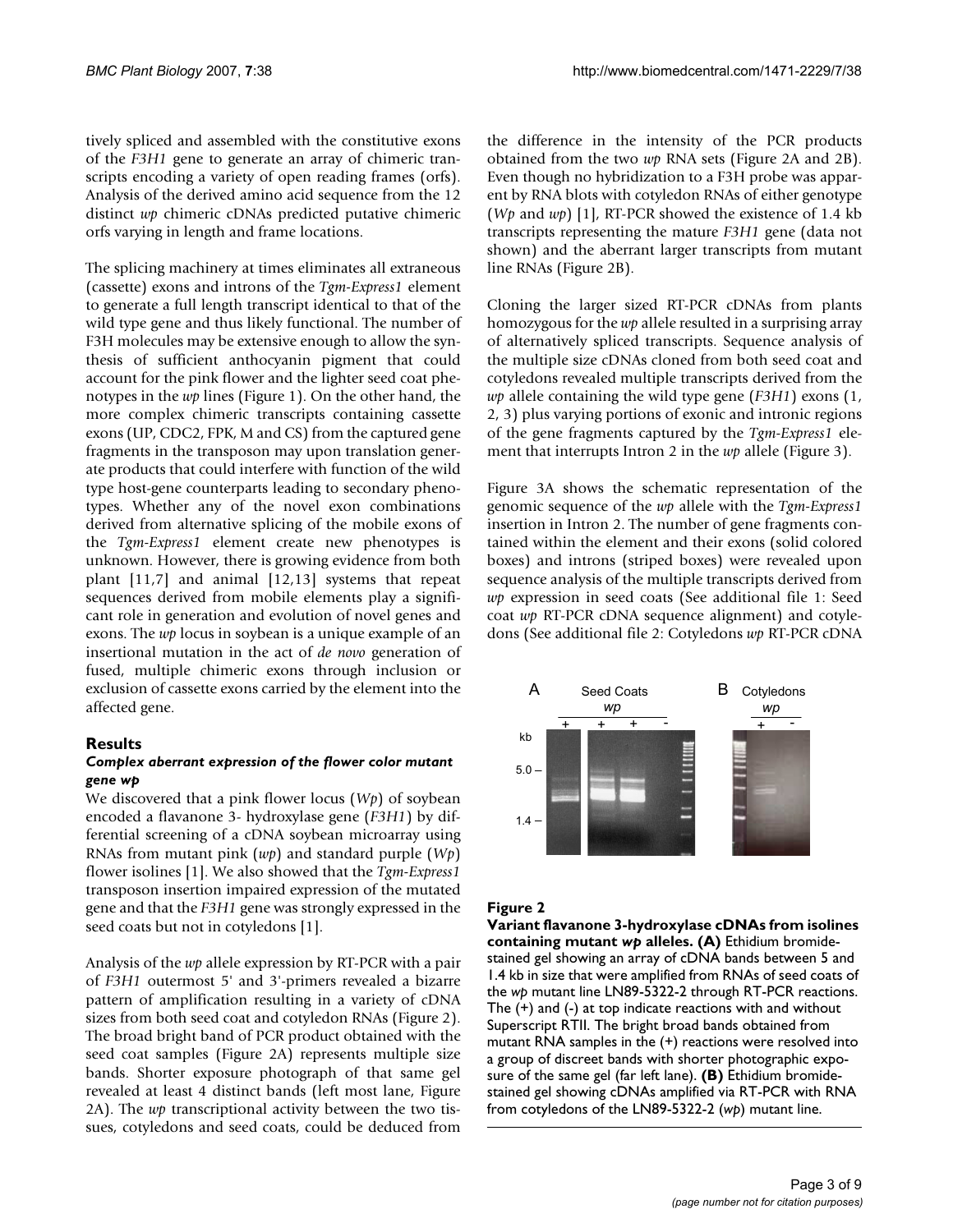

**F**igure 3<br>Schematic representation of the *wp* recessive allele and the **novel exon combinations generated in its transcribed RNAs. (A)**  Represents the genomic sequence of the mutant *wp* allele obtained from the line LN89-5322-2 (*i RtW1wp*). The introns are indicated and their *i* length given in bp. The 5,725 bp *Tgm-Express* insertion in Intron 2 is drawn at top with the arrow heads representing inverted repeats and the five captured gene fragments color coded. The full length of the mutant gene is 9,251 bp. The three Exons in purple represent the cDNA of the proper spliced wild type gene 1,422 bp in size. The 7F and 1428R primers used in the PCR reactions that generated the chimeric cDNA clones shown in Figure 3B and C map at the 5' end of Exon 1 (7F) and the 3' end of Exon 3 (1428R) respectively. **(B)** Graphic representation of six chimeric, multiexon cDNA clones (*wp*-25s, -22s, -28s, -9s, 12s, -4s) derived from seed coat RNAs of the *wp* mutant line via RT-PCR. These clones contained besides the F3H three Exons (1, 2, 3) varying numbers of alternatively spliced exons (solid color boxes) and introns (dashed narrower boxes) from 3 or 5 of the *Tgm-Express1* captured gene fragments (*UP, CDC2, FPK, M* and *CS*). A seventh cDNA clone, *wp*-15s, also derived from the mutant *wp* line is composed only of the wild type gene (*Wp*) Exons 1, 2 and 3. **(C)**  Six chimeric cDNA clones (*wp*-9c, -8c, -2c, -13c, -12c, -6c) derived from cotyledon RNAs of the *wp* mutant line via RT-PCR. All clones contained the F3H Exons (1, 2,3) with varying numbers of alternatively spliced exonic and intronic regions from the *Tgm-Express1* acquired host-gene fragments separating the Exon 2-Exon 3 junction. Abbreviations: *UP*, unknown protein; *CDC2*, cell division cycle 2; *FPK*, fructose-6-phosphate 2-kinase/fructose-2-6-biphosphatase; *M*, malate dehydrogenase; *CS*, cysteine synthase. Two CDC2 intronic regions captured by the transposon element and sandwished between the three exonic regions (C, D and C2, Figure 2A) were spliced out to form the CDC2 exon in the chimeric transcripts (Figure 2B and C). One FPK intronic fragment captured by the transposon between two flanking exons (F and PK, Figure 2A) was also spliced out to form the FPK exon in the chimeric transcripts (Figure 2B and C). A smaller FPK intron flanked by 15 bp exon fragment (narrow orange block not named) at the 5'end (Figure 2A) is not always spliced out (Figure 2B and  $\mathsf{C}$ 

sequence alignment). There were exonic portions of five distinct genes: unknown protein (*UP*), cell division cycle 2 (*CDC2*), fructose-6-phosphate 2-kinase/fructose-2-6 biphosphatase (*FPK*), malate dehydrogenase (*M*) and cysteine synthase (*CS*). Some of the intronic regions could be assigned to specific genes (one color stripes) while others (two colors) could not. The solid black line between the solid arrow heads (inverted repeats) could be introns or intergenic DNA regions. Including the latter, all marked intronic regions conform to the canonical 5'GT donor and 3'AG acceptor splice sites.

Figure 3B is a graphic summary of seven distinct RT-PCR cDNA clones derived from seed coat RNAs. The larger clones (*wp*-25s, *wp*-22s, *wp*-28s, *wp*-9s and *wp*-12s) contain beside the three exons of the *F3H1* gene, all cassette exons of the *Tgm-express1* gene fragments and varying intron pieces. The smaller clones (*wp*-4s and *wp*-15s) had only the F3H exons (*wp*-15s) or the F3H exons and three cassette exons (*wp*-4s). Sequence data from these clones have been deposited with the EMBL/GenBank Data Libraries under accession numbers: [EF100865](http://www.ncbi.nih.gov/entrez/query.fcgi?db=Nucleotide&cmd=search&term=EF100865) (*wp-*25s), [EF100866](http://www.ncbi.nih.gov/entrez/query.fcgi?db=Nucleotide&cmd=search&term=EF100866) (*wp-*22s), [EF100867](http://www.ncbi.nih.gov/entrez/query.fcgi?db=Nucleotide&cmd=search&term=EF100867) (*wp-*28s), [EF100868](http://www.ncbi.nih.gov/entrez/query.fcgi?db=Nucleotide&cmd=search&term=EF100868) (*wp*9s), [EF100869](http://www.ncbi.nih.gov/entrez/query.fcgi?db=Nucleotide&cmd=search&term=EF100869) (*wp-*12s), [EF100870](http://www.ncbi.nih.gov/entrez/query.fcgi?db=Nucleotide&cmd=search&term=EF100870) (*wp-*4s), [EF100871](http://www.ncbi.nih.gov/entrez/query.fcgi?db=Nucleotide&cmd=search&term=EF100871) (*wp*-15s).

Likewise, Figure 3C shows six cDNA clones obtained via RT-PCR from cotyledon RNAs. As in the case of the seed coat derived cDNA clones, the larger cotyledon cDNA clones (*wp*-9c, *wp*-8c, *wp*-2c and *wp*-13c) contained some intron fragments besides the three F3H exons and cassette exons from the *Tgm-Express1* element. The smaller clones (*wp*-12c and *wp*-6c) contained only exons, the three F3H exons and the five cassette exons correctly spliced. The latter two clones diverged only by 61 bp mostly due to two splicing errors in *wp-*6c deleting 15 bp at the beginning of Exon 2 and 47 bp at the CDC2/FPK exons junction (See additional file 2: Cotyledons *wp* RT-PCR cDNA sequence alignment). Of the six cotyledon cDNAs cloned, only one (*wp*-8c) was identical to one (*wp*-22s) of the seed coat cDNA clones. Sequence data from these clones have been deposited with the EMBL/GenBank Data Libraries under accession numbers: [EF100872](http://www.ncbi.nih.gov/entrez/query.fcgi?db=Nucleotide&cmd=search&term=EF100872) (*wp*-9c), [EF100873](http://www.ncbi.nih.gov/entrez/query.fcgi?db=Nucleotide&cmd=search&term=EF100873) (*wp*-8c), [EF100874](http://www.ncbi.nih.gov/entrez/query.fcgi?db=Nucleotide&cmd=search&term=EF100874) (*wp*-2c), [EF100875](http://www.ncbi.nih.gov/entrez/query.fcgi?db=Nucleotide&cmd=search&term=EF100875) (*wp*-13c), [EF100876](http://www.ncbi.nih.gov/entrez/query.fcgi?db=Nucleotide&cmd=search&term=EF100876) (*wp*-12c), and [EF100877](http://www.ncbi.nih.gov/entrez/query.fcgi?db=Nucleotide&cmd=search&term=EF100877) (*wp*-6c).

Overall, we isolated 12 different transcripts synthesized from the *wp* allele. These are a good representation of the chimeric transcripts generated by the spliceosome machinery in the tissues examined. We conclude that the most abundant transcripts shown by the discrete bands in figure 2A (left lane) have been cloned based on their size. The four most abundant bands are between 2 and 3 kb in size as are 11 of the 12 different cloned cDNAs. Our results also demonstrated that alternative splicing at the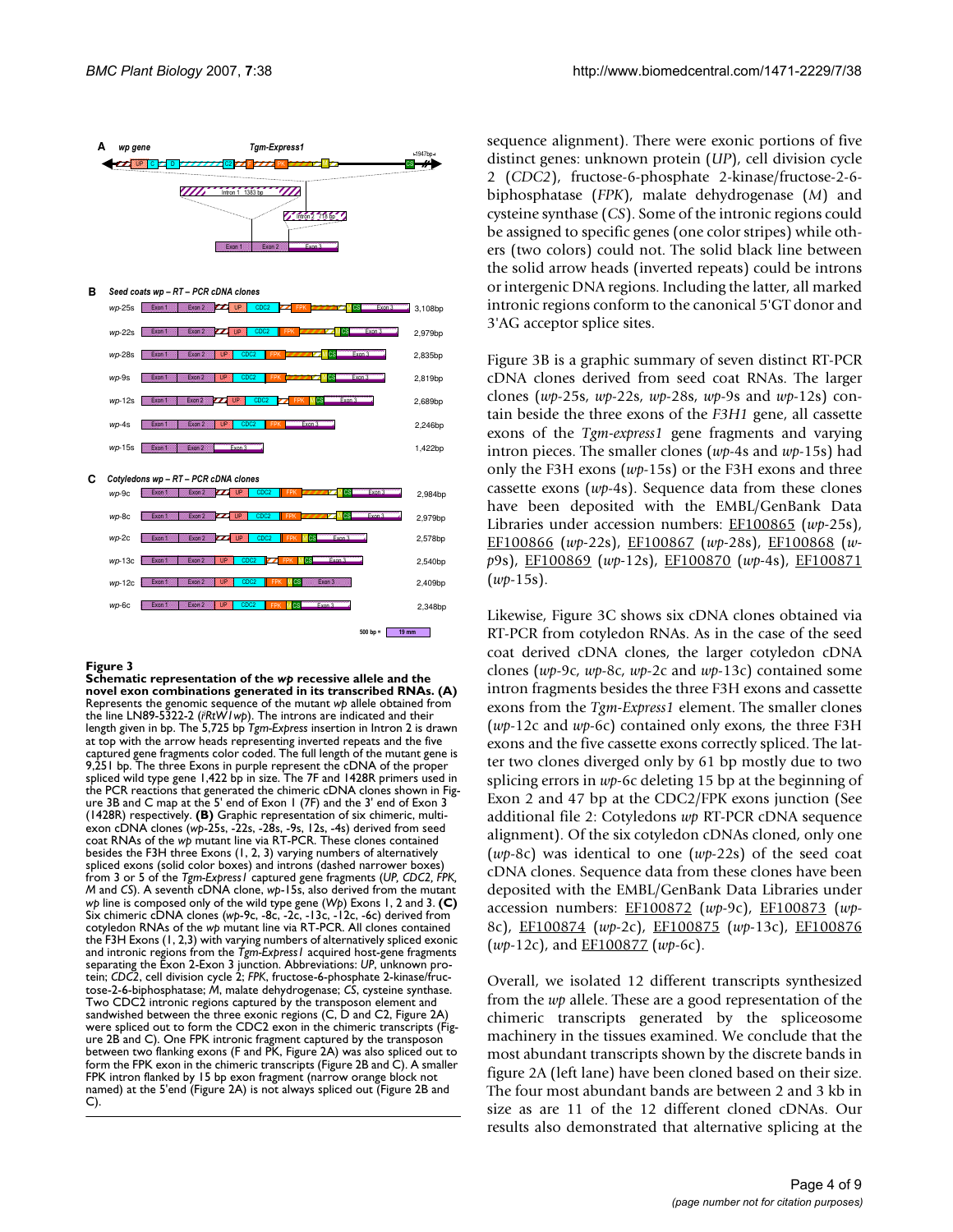*wp* allele occurs in two tissues, one (the seed coats) in which the F3H promoter is highly expressed and another (cotyledons) in which it is not.

#### *Open reading frames of chimeric, multi-exon wp transcripts*

The amino acid sequences derived from the cDNA sequences of seed coat and cotyledon *wp*-cDNA clones shown in Figure 3B and 3C, varied significantly from clone to clone and consequently the putative open reading frames (orfs) of these chimeric transcripts. A search for orfs consisting of more than 100 amino acids (aa) found that many were chimeric (Figure 4 and additional file 3: Seed coat *wp* RT-PCR cDNA derived amino acid sequences and open reading frames, and additional file 4: Cotyledon *wp* RT-PCR cDNA derived amino acid sequences and open reading frames). Of interest were two putative chimeric orfs present in several of the *wp*-cDNAs. One was composed of approximately 210 bp (70 aa) of the *UP* exon fragment and 192 bp (64 aa) of the *CDC2* exon fragment. It was present in seed coat transcripts *wp*-25s, -22s, -28s, - 9s, -12s, -4s, and cotyledon transcripts *wp*-9c, -8c, -2c, - 13c,  $-12c$ ,  $-6c$ , always in a  $(+)$  frame. In half the clones this orf appears as just described (seed coat *wp*-25s, -22s, -12s and cotyledon *wp*-9c, -8c, -2c) (Figure 4-D). In the other half the orf is part of a larger chimeric orf containing also the *F3H1* Exon 1 and Exon 2 sequences (Figure 4-A and 4C) (seed coat *wp*-28s, -9s, -4s and cotyledon *wp*-13c, -6c, -12c). A second chimeric orf predicted for five of the *wp*cDNAs (seed coat *wp*-25s, -22s, -9s and cotyledon *wp*-9c, - 8c) consisted of approximately 103 bp (35 aa) of *FPK/M* intronic fragment and 212 bp (70 aa) of *FPK* exonic region, always in one of the three (-) frames (Figure 4-E). A related chimeric orf containing *FPK* exonic sequence of approximately 231/199 bp (77/66 aa) appears in seed coat *wp*-12s clone and cotyledon *wp*-13c and *wp*-6c, all three in a  $(+)$  frame (Figure 4-F).

The products of these chimeric orfs may not serve enzymatic functions per se but if translated, they could potentially affect the function of wild type proteins synthesized from the intact host genes (UP, CDC2 or FPK). In addition to the chimeric orfs, we also found a cDNA that reconstituted the F3H1. The seed coat wp-15s cDNA clone in the (+3) frame contained an orf of 394 amino acids identical to the orf derived from the functional allele F3H1 of the purple flower isoline (Wp) (Figure 4-B). The product of this F3H1orf has the full potential to be translated into a functional F3H enzyme.

#### Expression of host genes with homology to the Tgm-**Express1** *captured gene fragments*

To analyze the expression of the host genes related to the exons captured by the *Tgm-Express1* element, we amplified the cassette exons from the seed coat derived *wp*-12 cDNA

| Δ | Exon 1                  |                                                                                               | Exon 2   |        |  | <b>UP</b>        | CDC <sub>2</sub> | 418 aa   |
|---|-------------------------|-----------------------------------------------------------------------------------------------|----------|--------|--|------------------|------------------|----------|
|   | $wp-28s$                | Frame +3<br>$wp-9s$ Frame +3<br>$wp-13c$ Frame +3<br>$wp-6c^*$ Frame +3                       |          |        |  |                  |                  |          |
| в | Exon 1                  |                                                                                               |          | Exon 2 |  |                  | Exon 3           | $394$ aa |
|   |                         | $wp-15s$ Frame +3                                                                             |          |        |  |                  |                  |          |
| С | E <sub>1</sub>          | Exon 2                                                                                        |          | UP     |  | CDC <sub>2</sub> | 293 aa           |          |
|   |                         | $wp-4s$ Frame +2<br>$wp-12c$ Frame +2                                                         |          |        |  |                  |                  |          |
| D | UP                      | CDC <sub>2</sub>                                                                              | 143 aa   |        |  |                  |                  |          |
|   | wp-9c<br>wp-8c<br>wp-2c | wp-25s Frame +1<br>$wp-22s$ Frame +1<br>$wp-12s$ Frame +2<br>Frame +2<br>Frame +1<br>Frame +2 |          |        |  |                  |                  |          |
| Е |                         | <b>FPK</b>                                                                                    | 105 aa   |        |  |                  |                  |          |
|   | wp-9c<br>$wp-8c$        | wp-25s Frame-3<br>wp-22s Frame-3<br>wp-9s Frame-2<br>Frame-3<br>Frame-2                       |          |        |  |                  |                  |          |
| F | <b>FPK</b>              |                                                                                               | $105$ aa |        |  |                  |                  |          |
|   |                         | wp-12s Frame +3<br>wp-13c Frame +1<br>wp-6c** Frame +1                                        |          |        |  |                  |                  |          |
|   |                         |                                                                                               |          |        |  |                  | 100 aa $=$       | $20$ mm  |

# **Figure 4**

**Schematic of relevant chimeric and non-chimeric orfs generated by the** *wp* **allele**. In order of decreasing aa length the chimeric orfs from several of the chimeric mRNAs isolated were: A (418 aa) containing F3H Exons 1 and 2, the UP and CDC2 Exons; C (293 aa) with F3H Exon 1, 3'end 16 aa, and Exon 2 plus UP and CDC2 Exons; D (143 aa) had 9 aa of the UP intron plus the UP and CDC2 Exons. E (105 aa) with 34 aa of the FPK/MDH Intron plus 71 aa of the FPK Exon; F (105 aa) had 19 aa of FPK Intron, 77 aa of FPK Exon and 9 aa of MDH Exon. The non chimeric orf B (394 aa) had the three F3H Exons identical to the ones translated from the *Wp* allele the only cDNA clone with this orf was *wp*-15s. The chimeric orfs were generated from several of the cDNAs sequenced and they are listed underneath each orf class and also the frame in each one of the clones. \* The orf from the *wp*-6c clone was 5 aa shorter. \*\* The orf from the *wp*-6c was 2 aa longer.

clone (Figure 3B) to generate a chimeric radiolabeled probe that would hybridized to all RNAs with homology to the probe's exon fragments. These include those transcripts derived from the related host genes as well as the chimeric transcripts expressed from the *wp* mutant allele.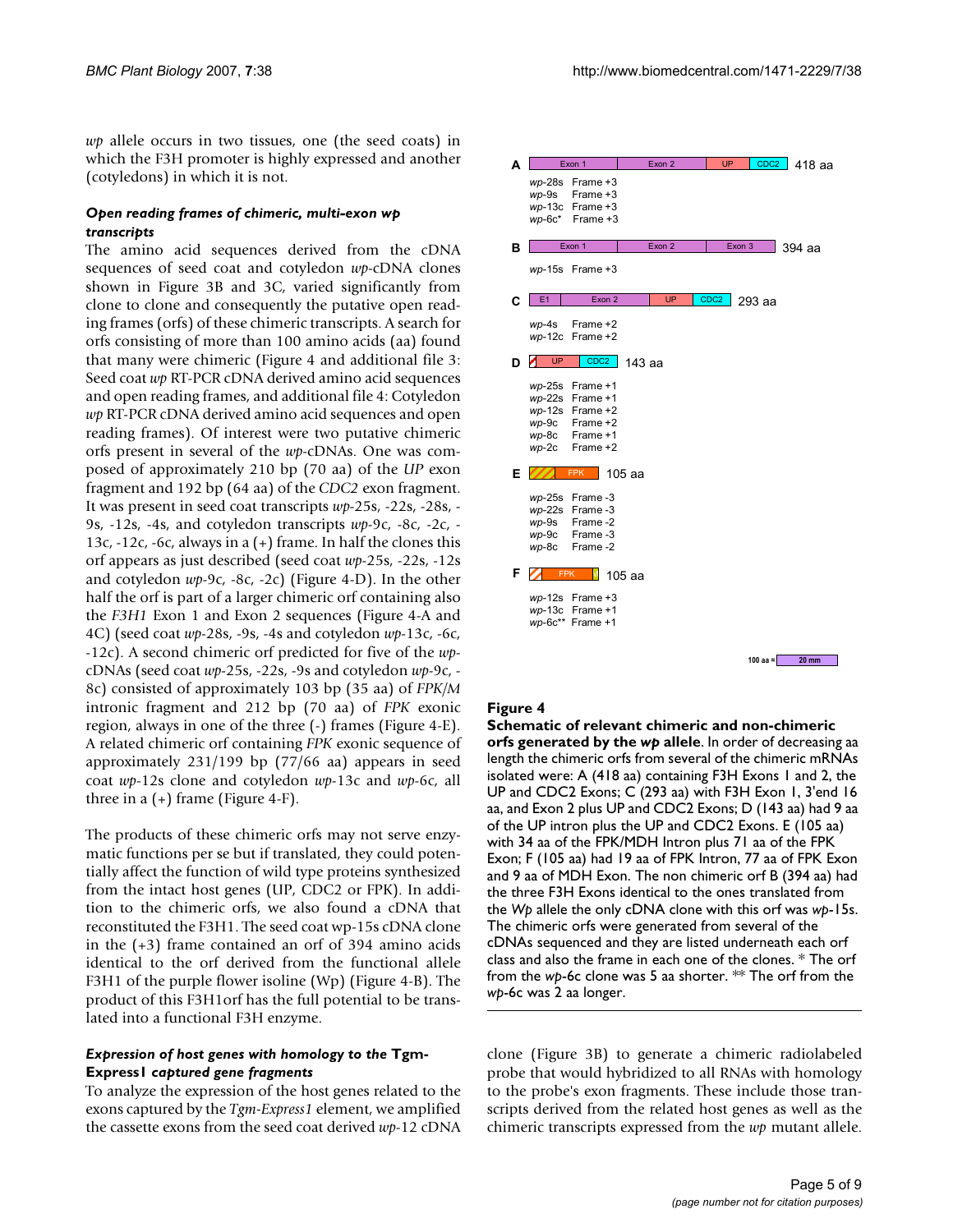This probe contained sequence fragments with similarity to an unknown protein (*UP*), cell division cycle 2 (*CDC2*), fructose-6-phosphate 2-kinase/fructose-2-6 biphosphatase (*FPK*), malate dehydrogenase (*M*) and cysteine synthase (*CS*) genes.

Figure 5 shows the hybridization of the chimeric radiolabelled probe to an RNA blot containing flower bud, seed coat and cotyledon RNAs from the *wp*, *Wp* and *wpm* isolines. It appears that the hybridization signal in the seed coats from the *wp* line that contains the *Tgm-Express1* insertion is greater than the signal in the *Wp* line that lacks the insertion, suggesting that the chimeric fragments within the *wp* allele are detected in the RNA blots along with hybridization to the host genes. In cotyledons on the other hand, hybridization levels to RNAs from both isolines *Wp* and *wp* were similar. Since we have previously shown that the *F3H1* promoter is strongly expressed in seed coats but with practically undetectable expression in the cotyledons by RNA blot analysis [1], we deduced that the hybridization seen with cotyledon RNAs is likely to represent expression from one or more of the host genes. We have RNA blot data showing transcripts hybridizing to a soybean FPK cDNA clone (Gm-c1023-5325) of a size similar to those of the chimeric transcripts and that were more highly expressed in cotyledons of all three isolines than in seed coats (data not shown). This would explain the hybridization results observed for the cotyledons of the *Wp* where no chimeric transcripts should be synthesized.

In addition, the hybridizing RNAs shown in Figure 5 are large transcripts of size similar to those recovered by RT-PCR suggesting that most likely there are no internal transcription initiation sites within the *Tgm-Express1* element to generate truncated smaller transcripts.

# **Discussion**

Plant transposable elements have long been known to cause changes in gene expression as a result of insertion or deletion in coding regions and gene promoters and their effect on RNA processing [14]. However, more than 20 years of research on tracking the movements of individual transposable elements at the molecular level has revealed only a few examples that these elements were capable of transposing non-element associated coding regions from the host genome. A part of a host gene was carried by a *Mutator* (*Mu*) related element [15] and another by the *Bs1* retroviral element [16]. More recently, with the availability of entire genome sequences for rice and *Arabidopsis*, many *Mu*-like elements associated with fragments of host cellular genes have been found in those two plant species [17,18,4]. Bioinformatics analysis of the rice genome uncovered 898 intact retrogenes of which 380 were predicted to have chimeral protein coding sequences and sev-



#### Figure 5

**Expression of the** *Tgm-Express1* **captured gene fragments and related host genes in the** *Wp***-flower color isolines. (A)** RNA gel blot with total RNA samples purified from flower buds, seed coats of three developmental stages and cotyledons of two developmental stages of the flower color isolines: LN89-5320-8-53 (*wpm wpm*), LN89-5320-6 (*WpWp*) and LN89-5322-2 (*wpwp*). Seed fresh weight of each seed coat and cotyledon sample in mg is shown at bottom. The chimeric DNA probe containing *UP, CDC2, FPK, M* and *CS* sequences was an amplification product from the seed coat RT-PCR derived *wp*-12 cDNA clone (Figure 3). **(B)**  Ethidium bromide-stained gel prior to membrane transfer. The 25 S rRNA is shown to compare RNA sample loading.

eral of these were confirmed by expression data [7]. A novel family of maize transposons, the *Helitrons*, has been found recently to be embedded with portions of cellular gene fragments [8,19,5,6]. The *Tgm-Express1*, a member of the CACTA family, was shown to carry four genic fragments [1]. An additional exonic region, UP, was identified upon analysis of the RT-PCR cDNA sequences obtained in the present study. More significantly, we show also that the *wp* allele carrying the *Tgm-Express1* spawns an array of chimeric transcripts resulting from alternative splicing events at this locus, some of which lead to novel open reading frames.

If one were to envision an evolutionary advantageous mechanism for *the novo* generation of mutations, it likely would be one that would alter the splicing of a gene's constitutive exons to produce novel proteins without the complete loss of the wild-type protein. The *wp* pink flower mutation of soybean that we describe offers an example of how a transposon insertion in the intron of the wild-type gene (*F3H1*) could generate an array of alternatively spliced transcripts with potential to be translated into novel proteins without totally losing the ability to synthesize the wild-type transcript and encoded protein. The transposon insertion, *Tgm-Express1*, responsible for this mutation carries five host gene fragments, *UP, CDC2, FPK, M* and *CS*, which we show are exons that are alterna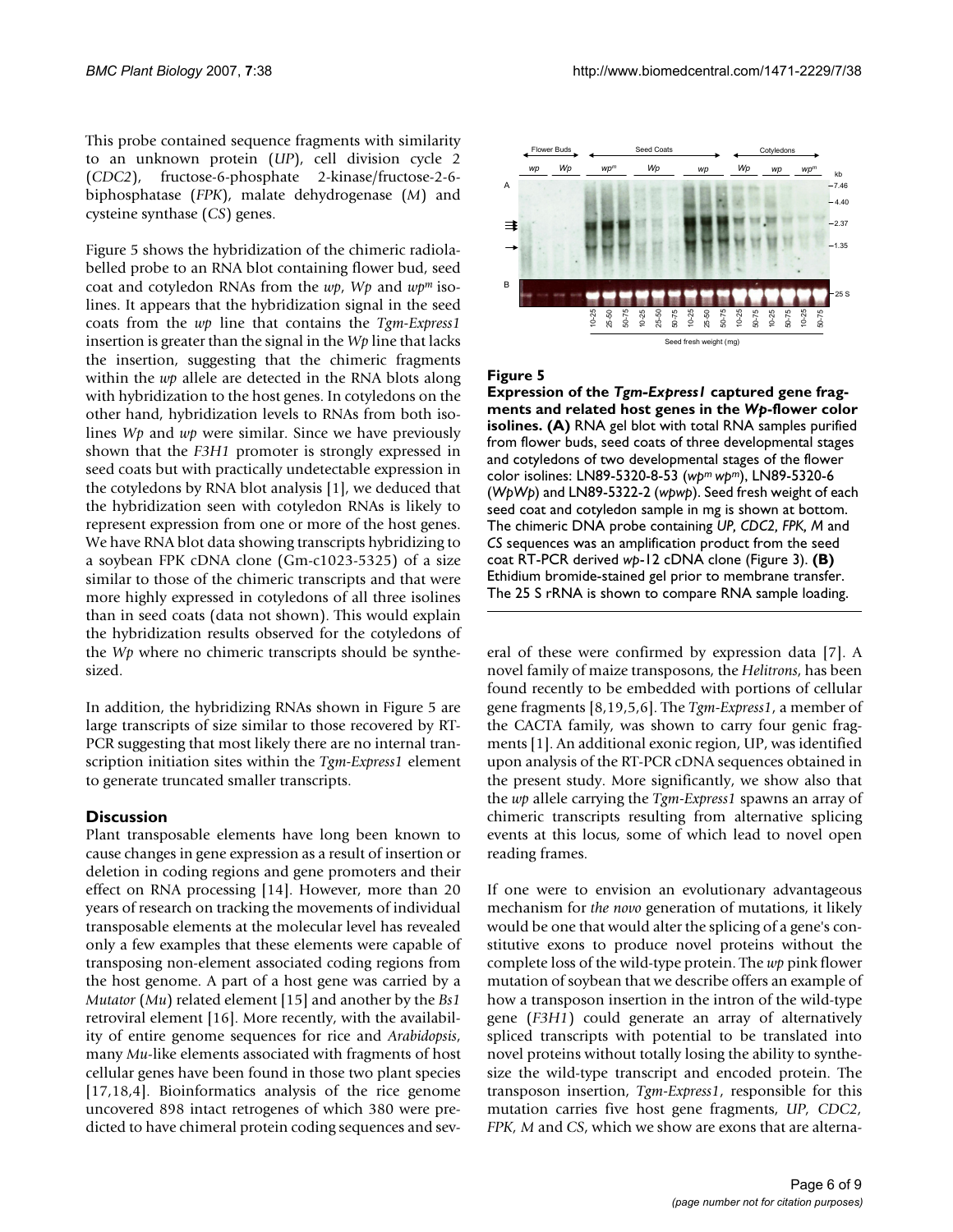tively spliced with *F3H1* exons. Sequence analysis of multiple RT-PCR derived cDNAs from two different tissues, the seed coat and the cotyledon, revealed the processing of at least 12 distinct putative transcripts, 11 of which contained besides the F3H exons (1, 2 and 3) varying numbers of cassette exons with or without small host genefragment intronic portions. In addition, transcripts with only the constitutive F3H exons were also synthesized from the *wp* mutant allele. Although observations of element removal from maize exons [20,21] and introns [22] has previously been observed, the splicing of the very large *wp* intron of 6.44 kb (consisting of the 718 bp F3H intron 2 and the 5722 bp *Tgm-Express1* transpon within it) is an unusual event. Plant introns are generally short and splicing of extremely large introns is rare [10].

In alternative splicing processes in other eukaryotic systems, splicing of the pre-messenger RNA required five ribonucleoproteins and numerous accessory proteins to form four complexes (E, A, B and C) to join two adjacent exons with the release of an intervening sequence [9]. It is remarkable to see the variety of processed transcripts that were created from the *wp* mutant allele leading to the precise splicing of the F3H and the cassette exons from within the *Tgm-Express1* element (Figure 3B and 3C, seed coat *wp-*4s, *wp-*15s and cotyledon *wp*-12c and *wp*-6c, for example). Of greater interest also is the proper processing of the three CDC2 and two FPK exons in some of the transcripts that results in fusion of unrelated exons.

Analysis of the derived amino acid sequence from the 12 distinct *wp* chimeric cDNA sequences predicted putative chimeric open reading frames (orfs) varying in location and length within the cDNAs (Figure 4). Alternative splicing of the cassette exons within *Tgm-Express1* creates premature termination codons in many of the transcripts which could lead to their being targets for nonsense-mediated mRNA decay, the surveillance mechanism that degrades selectively nonsense mRNAs [23]. However the larger 5'-end chimeric orfs (seed coats *wp*-28s, -9s, and cotyledons *wp*-13c and *wp-*6c) may have a higher chance to be translated (Figure 4-A). This orf is 418 aa, 24 aa longer than the one like the F3H wild type orf of 394 aa (Figure 4-B).

The correctly processed transcript, represented by the isolated *wp*-15s clone (Figure 4-B), would allow the synthesis of functional F3H protein which could explain the existence of residual anthocyanin pigment in the pink flowers and the lighter colored seed coats in plants with *wpwp* genotype (Figure 1). F3H function is a required step in the synthesis of all three branches of anthocyanin and proanthocyanidins (Figure 1D). The results presented here demonstrate that *wp* is not a null mutation and that correctly spliced F3H1 transcripts are synthesized in sufficient

amounts to allow the synthesis of anthocyanin pigment coloring the pink flowers (Figure 1A) and seed coats of plants with the *i*, *t*, *wp* (Figure 1B) and *i*, *T*, *wp*, (Figure 1C) genotypes. The fact that *wp* is not a null mutation suggests that the residual anthocyanins being synthesized in the *wp* flowers are most likely the same as in the *Wp* purple flowered isolines. The only difference between the colors of the two phenotypes may be the amount of pigment being synthesized.

We cloned two similar F3H genomic sequences (*F3H1* and *F3H2*) and found that the *F3H2* gene is not expressed in the tissues discussed here [1]. Therefore, the residual flower and seed coat color- phenotypes displayed by *wp* allele (Figure 1 right panels) are not the result of the expression of other *F3H* family member genes elsewhere in the genome.

Except for the wild-type like orf in the *wp*-15 cDNA clone with the three correctly spliced Exons (1, 2 and 3), that reconstitute F3H, most other orfs of more than 100 amino acids were chimeric. The more extensive ones were composed of the two first exons of *F3H* and varying portions of *UP* and *CDC2* (418 aa and 293 aa; Figure 4-A and 4C). In addition, two other chimeric orfs encoding 143 and 105 amino acids respectively were created in several of the cDNA clones analyzed. The first contains portions of *UP* and *CDC2* sequences in (+) frames while the second has *FPK* and *FPK/M* intron-derived sequences in (-) frames (Figure 4-D and 4E). Since both the host genes and the *wp* chimeric transcripts appear to be weakly expressed in the tissues examined (Figure 5 and data not shown), any polypeptide fragments translated from the putative orfs, might interfere with the assembly and function of their active host protein counterparts. Thus, the CDC2 and FPK polypeptide pieces translated from the *wp* mutant allele may have potential to interfere with the functional enzymes translated from intact *CDC2* or *FPK* host genes. Intriguingly, the second phenotype manifested in the *wp* mutant plants is seeds with lower oil and higher protein content than the *Wp* plants [2,3]. Inhibition of key metabolic enzymes such as FPK could potentially influence the direction of metabolic flux resulting in decreased fatty acid metabolism and linked increases in protein synthesis.

# **Conclusion**

The multiplicity of transcript isoforms described here add an additional layer of complexity reinforcing the tremendous potential these gene-fragment-loaded-transposon elements such as *Tgm-Express*, Pack-MULEs, *Helitrons*, and retroelements can have not only in disrupting or modifying gene function but in the creation of new or modified genes leading to an increase in plant genome and possibly proteome diversity. Analysis of human and other verte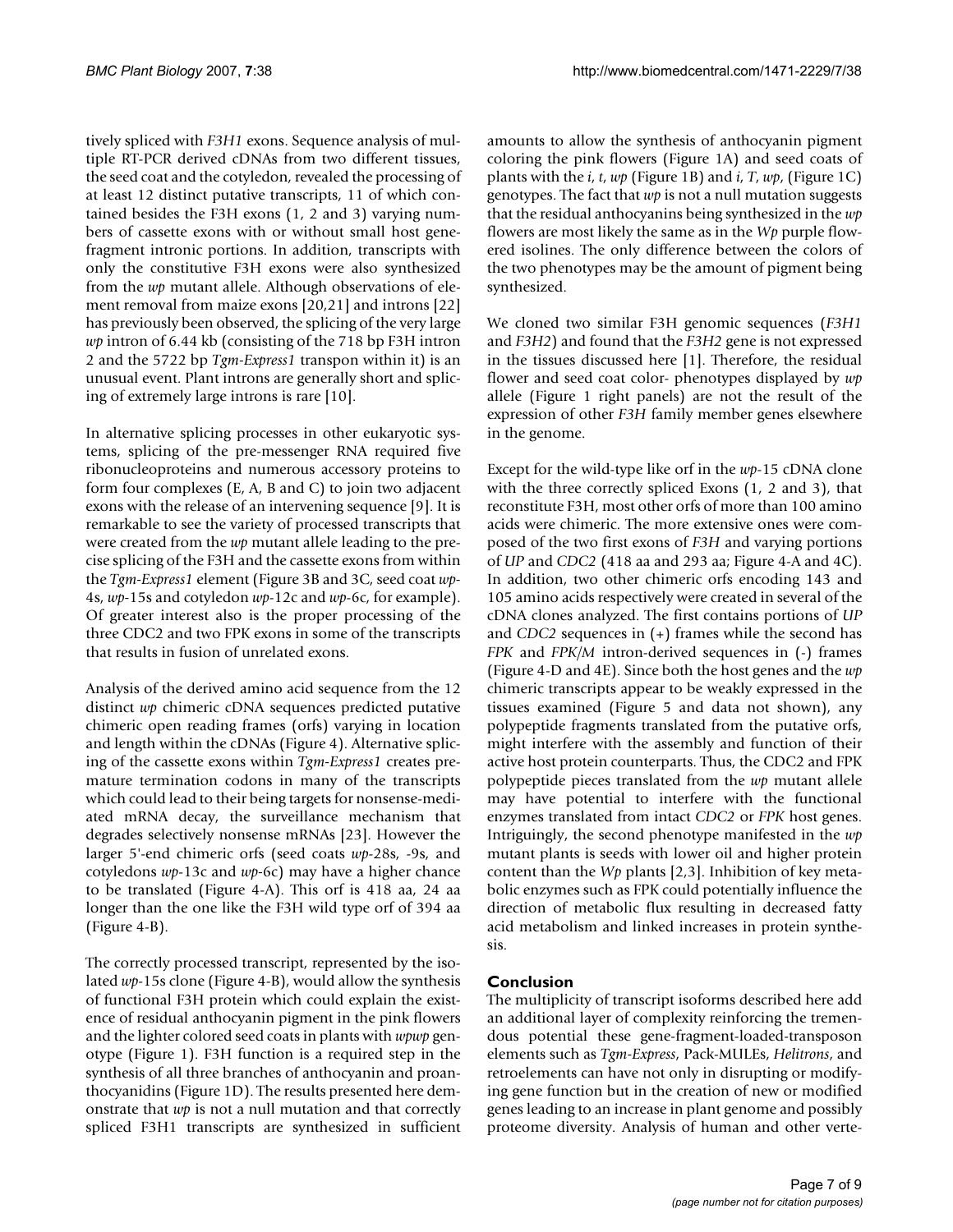brate genomes [12,13] revealed that recently evolved exons are more likely to be alternatively spliced cassette exons originating from highly repeated DNA elements including transposons, SINEs, LINEs, and Alu repeats, emphasizing the importance of mobile elements in creating diversity during evolution of both animal and plant species.

# **Methods**

# *Plant material and genotypes*

The *Glycine max* cultivars and isolines used for this study were: LN89-5320-6 (*Wp*, purple-flowered plants), LN89- 5322-2 (*wp*, a stable line with pink flowered plants), and LN89-5320-8-53 (*wpm*, a mutable line with chimeric flower colors or sectors of pink and purple flowers). Each is homozygous for the indicated alleles of the *Wp* locus. The origin, genetics, and isolation of the *wp* allele have been described previously [2,3,25,1]. Plants were grown in the greenhouse. Seed coats dissected from seeds at varying stages of development, cotyledons of various stages of seed development, flower buds, stems, mature leaves and roots from two week old plants, and shoot tips (meristems surrounded by primordial leaves) were frozen in liquid nitrogen, freeze dried (Multi-dry lyophilazer; FTS systems), and stored at -20°C. For seed coat's (cotyledon's) developmental stages, seeds were divided into the following groups according to the fresh weight of the entire seed: 10–25 mg, 25–50 mg, 50–75 mg.

# *RNA extraction, purification and cDNA synthesis*

Total RNA was isolated from seed coats and other soybean tissues using a phenol-chloroform and lithium chloride precipitation method [25,26]. RNA was stored at -70°C until used.

cDNA copies of the *F3H1* gene from the three isolines (LN89-5320-6, LN89-5322-2 and LN89-5320-8-53) were amplified from a first-strand cDNA pool synthesized using 1 µg of seed coat or cotyledon total RNA and the Superscript first strand synthesis system for reverse transcriptase (RT)-PCR with oligo  $(dT)_{12-18}$  primers (Invitrogen, San Diego). The total RNAs used for these RT-PCR reactions were treated with DNAaseI using Ambion's DNA-free kit and concentrated in Microcon YM-30 columns (Millipore, Bedford, MA). For each RNA sample, parallel reactions were allowed in the absence of Superscript (- controls) to assess the extent of DNA contamination. The sequences of the two primers used were: 5'- GCATTGCATTCTGCTATTTAATTCC-3' (7F) and 5'-AAA-GACAGTGCCACTTATTTTCATT-3' (1428R). These primers map at the 5' and 3' ends of the *F3H1* gene respectively. The numbering correspond to the base pair of the *F3H1* gene cDNA sequence (Figure 3A)

# *Primer synthesis, PCR reaction conditions, cDNA cloning and DNA sequencing*

Oligonucleotide primers were synthesized on an Applied Biosystems (Foster City, CA) model 394A DNA synthesizer at the Keck Center, a unit of the University of Illinois Biotechnology Center. PCR reactions were performed by an initial denaturation step at 94°C for 2 min followed by 30 cycles of denaturing at 94°C for 30 sec, annealing at 56°C for 1 min, extension at 68°C for 9 min, to end with a 10 min extension at 72°C. High-fidelity and -efficiency *ExTaq* (Takara Bio Inc. Otsu, Japan) polymerase was used at 0.75 units per 50 µl reaction. Amplified cDNAs were separated from oligonucleotides with a QIAquick PCR Purification kit (QIAGEN), cloned into pGem-T easy and sequenced in an ABI 3730  $\times$  l (Applied Biosystems, Inc. Foster City, CA) at the Keck Center.

# *RNA gel-blot analysis and cDNA probe synthesis*

RNA (10 µg/sample) was electrophoresed in a 1.2% agarose-3% formaldehyde gel [27]. Size-fractionated RNAs were transferred to Optitran-supported nitrocellulose membrane (Midwest Scientific, Valley Park, MO) by capillary action as described in Sambrook *et al*. (1989) [27] and cross-linked with UV light (Stratagene, La Jolla, CA). Nitrocellulose RNA blots were prehybridized, hybridized, washed, and exposed to Hyperfilm (Amersham, Arlington Heights, IL) as described by Todd and Vodkin (1996) [28]. All the RNA blot results presented are from autoradiographs exposed for 7 days.

Cloned DNAs used as probes were PCR amplified, electrophoresed, and purified from the agarose using the QIAquick gel extraction kit (QIAGEN, Valencia, CA). DNA concentration of the final eluate was determined with a NanoDrop (NanoDrop Technologies, Inc. Rockland, DE). Purified DNA fragments (25–250 ng) were labeled with [a-32P]dATP by random primer reaction [29].

# **Authors' contributions**

GZ designed and performed the experiments, analyzed the results and drafted the manuscript.

LV led the research and edited the manuscript.

# **Additional material**

# **Additional file 1**

*Seed coat* wp *RT-PCR cDNA sequence alignment.* Click here for file [\[http://www.biomedcentral.com/content/supplementary/1471-](http://www.biomedcentral.com/content/supplementary/1471-2229-7-38-S1.doc) 2229-7-38-S1.doc]

# **Additional file 2**

*Cotyledons* wp *RT-PCR cDNA sequence alignment.* Click here for file [\[http://www.biomedcentral.com/content/supplementary/1471-](http://www.biomedcentral.com/content/supplementary/1471-2229-7-38-S2.doc) 2229-7-38-S2.doc]